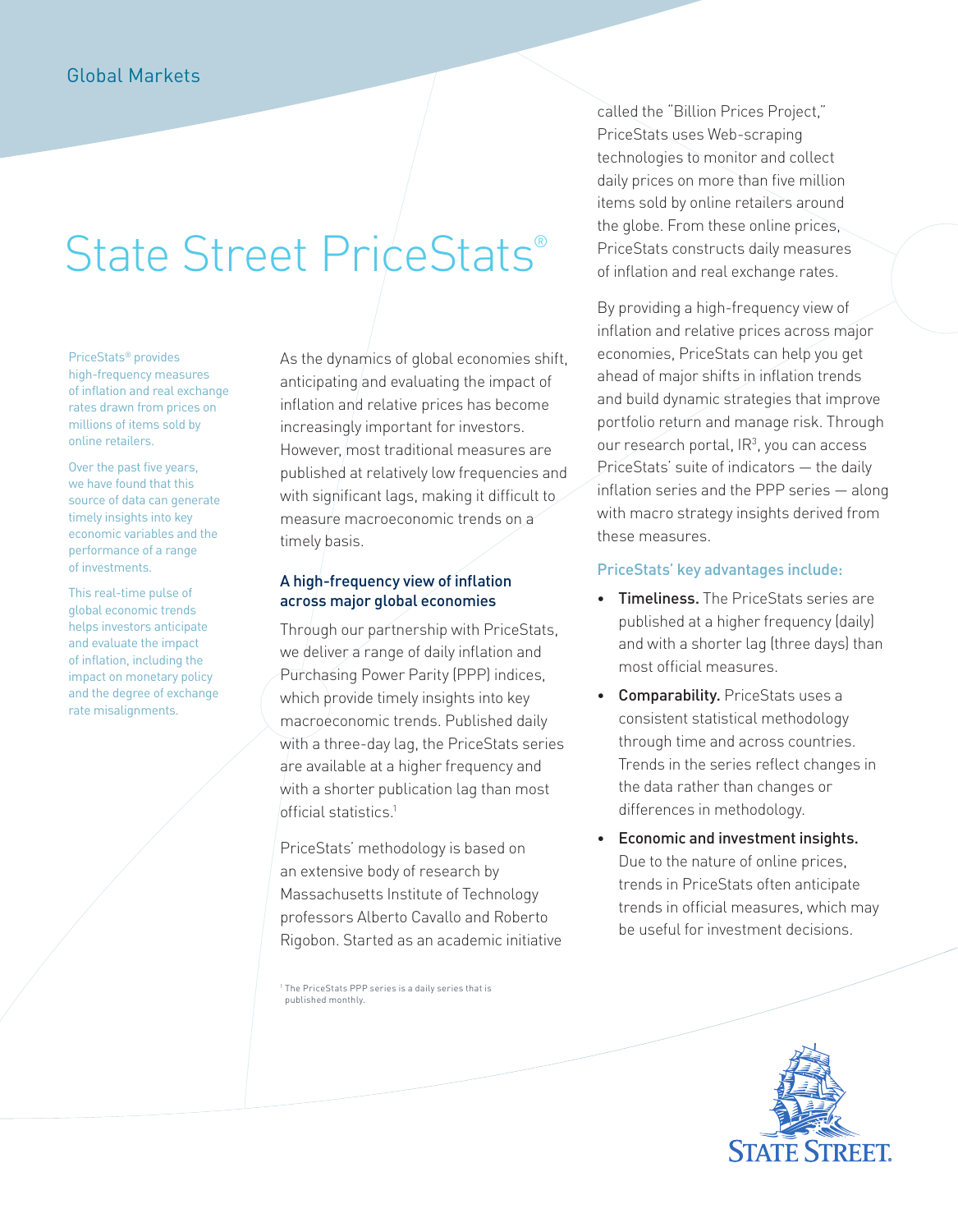#### PriceStats Daily Inflation Series

#### An innovative approach to anticipate major inflation trends

PriceStats produces daily inflation series for more than 20 individual countries and a number of regional aggregates. Derived from online prices, the PriceStats Daily Inflation Series helps capture headline inflation across major world economies.

#### Using online prices to measure inflation

Research by professors Alberto Cavallo and Roberto Rigobon shows that online data can successfully measure inflation in a variety of countries. In economies where online transactions are common, online and offline prices tend to be closely related. Even in countries where Internet retailing is a small share of transactions, retailers tend to tie online prices to offline prices.

#### Anticipating trends in official inflation

Our research suggests that, in addition to measuring inflation effectively, online prices often anticipate official inflation trends by several months. This is due, in part, to our ability to collect, process and publish data faster than official statistics. It is also because online prices tend to adjust faster to aggregate shocks, since:

- ∙ Online prices are easier to change.
- ∙ Online consumers are less price-sensitive.
- ∙ Online retailers face intense, contemporaneous competition.



#### PriceStats uses online prices and innovative technology to measure inflation trends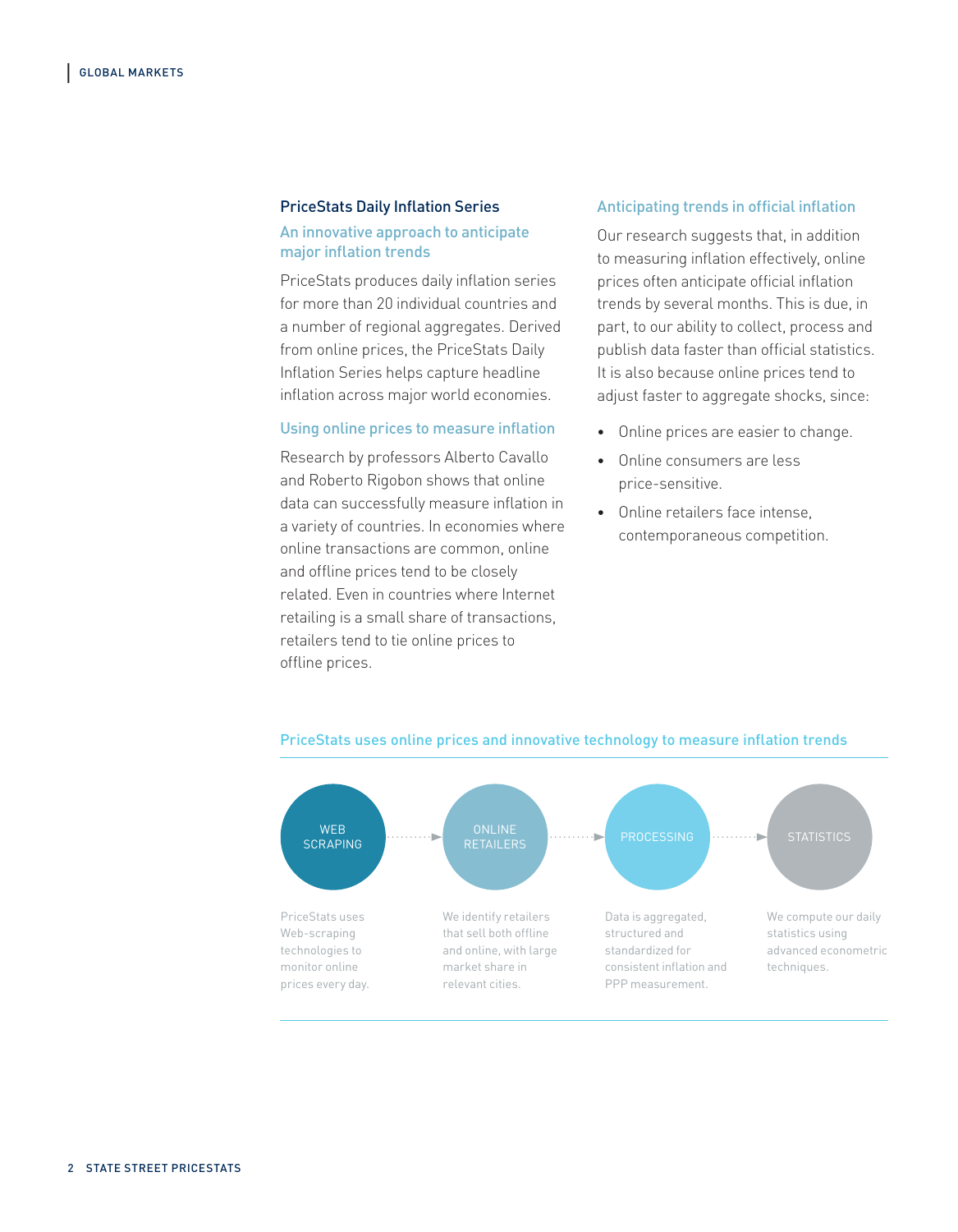#### PriceStats Purchasing Power Parity Series

# Measuring real exchange rate valuations

Purchasing Power Parity is an economic theory of exchange rate valuation, but one that has been difficult to test accurately. Studies rely on either inflation indices that encompass many non-tradable goods or good-specific metrics that are subject to other biases. Using online prices, however, we can compute the relative cost of a large basket of identical goods in each country versus the US and signal deviations from purchasing power equilibrium.

#### For targeted countries, we publish the following series each month:

| Real exchange rate                             | We provide the US dollar cost of a basket of identical goods for each country relative to the US.<br>A measured real exchange rate (RER) that is far from its historical levels indicates that there<br>will be pressure to adjust on both the nominal exchange rates and relative prices.                                  |
|------------------------------------------------|-----------------------------------------------------------------------------------------------------------------------------------------------------------------------------------------------------------------------------------------------------------------------------------------------------------------------------|
| <b>Components of the</b><br>real exchange rate | We separate the two components of the $RER$ — the nominal exchange rate and the relative<br>price levels - between each country and the US. This helps us understand where the<br>movements in the RER come from, and whether the relative prices compensate for<br>movements in the nominal exchange rate (or vice versa). |

#### Our measures of RERs have two primary advantages:

| A large basket of identical | Our RERs use a common basket of at least 250 product categories matched across countries                                                                                                                 |
|-----------------------------|----------------------------------------------------------------------------------------------------------------------------------------------------------------------------------------------------------|
| goods, aggregated using     | including food, electronics and fuel, avoiding biases typically found in single-item calculation                                                                                                         |
| common methodology          | or methodologies based on consumer price indexes.                                                                                                                                                        |
| High frequency              | Our series represents the first real-time measures of PPP in the market. Many alternative sources<br>of PPP views are updated with significantly lower frequency (from six months to three years apart). |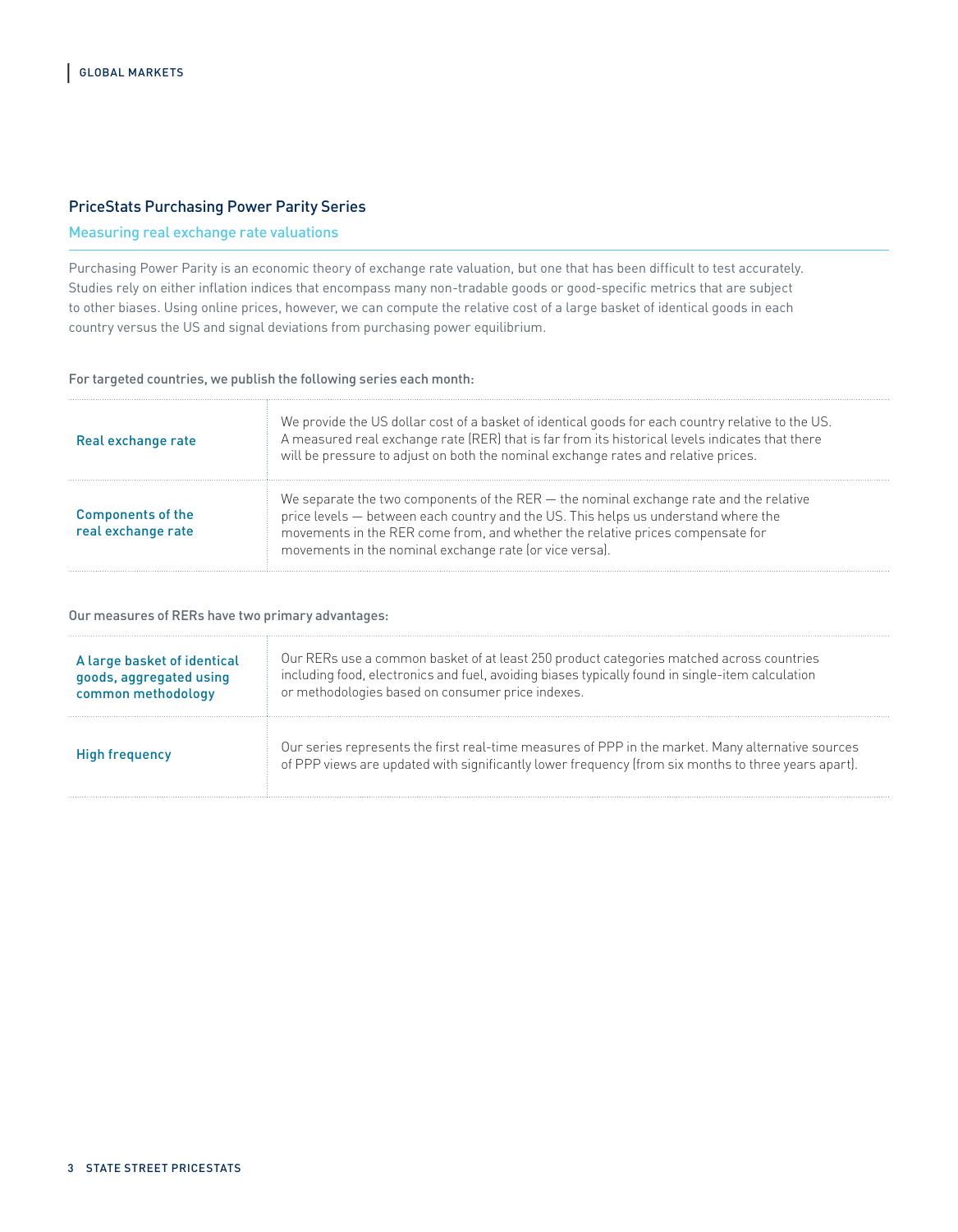#### For more information, please contact:

North America: Dale Haver DVHaver@statestreet.com

EMEA: Simon Wakelin SWakelin@statestreet.com

APAC: Henry Quek henry.quek@statestreet.com

### Investment insights from the PriceStats series

Our strong qualitative and quantitative frameworks help you use PriceStats' content for investment decisions.

## Interpreting online inflation

*Inflation in Focus* is a monthly guide to online inflation trends for global financial market participants and policymakers alike. The PriceStats series are used alongside official statistics to pinpoint when inflation expectations, economic activity or interest rates may be out of sync with the trends identified by our online metrics.

Over the past five years, *Inflation in Focus* has produced many actionable insights. These range from broad views of global inflation trends (including the breakdown across developed and emerging economies and the impact of global food and fuel prices) to market-specific opportunities (such as identifying numerous occasions where economists' or market-based measures of inflation in a particular country were either too high or too low). Our monthly guide has also

highlighted potential turning points in economic activity and indicators of economic surprises, warned of deflation trends that ultimately resulted in policy moves, and alerted investors to the rapid pass-through of exchange rate depreciations into consumer prices in emerging-market economies (which ultimately prompted policy tightening).

### Sample investment applications

Using the anticipatory capabilities of the PriceStats series, we have developed proof-of-concept applications spanning a range of investment strategies. In analyzing simple, systematic trading rules, we have found that the PriceStats series contain information that goes above and beyond other widely followed metrics.

For example, as an investor, you may want to allocate dynamically between inflation-linked bonds and nominal bonds. We've developed an illustrative application that uses the US PriceStats Daily Inflation Series to scale exposure to Treasury Inflation-Protected Securities (TIPS) versus nominal bonds.

#### PriceStats offers an innovative approach

PriceStats' high-frequency view of inflation and relative prices across major economies can help you anticipate shifts in inflation trends, measure exchange rate valuations and build dynamic strategies to improve portfolio return and manage risk.

# **STATE STREET**

The information provided herein is not intended to suggest or recommend any investment or investment strategy, does not constitute investment advice, does not constitute investment research and is not a solicitation to buy or sell securities. It does not take into account any investor's particular investment objectives, strategies or tax status. Clients should be aware of the risks trading foreign exchange, equities, fixed income or derivative instruments or in investments in non-liquid or emerging markets. Derivatives generally involve leverage and are therefore more volatile than their underlying cash investments. Past performance is no guarantee of future results. This communication is not intended for and must not be provided to retail investors. The products and services described in this communication may not be available in all jurisdictions.